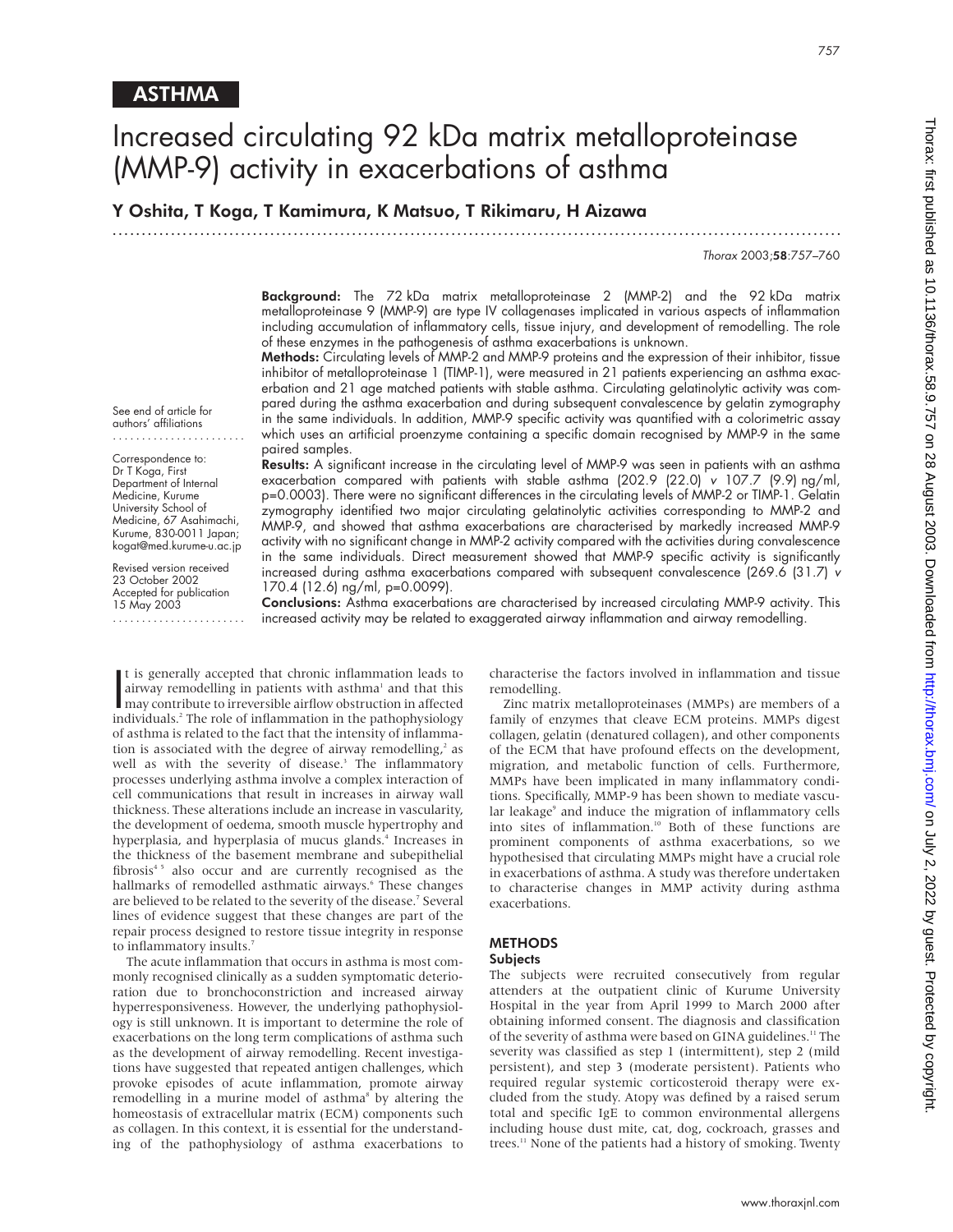|                                                                                                                                                                                                                                                                                                              | Exacerbation<br>$(n=21)$ | <b>Stable</b><br>$(n=21)$ |
|--------------------------------------------------------------------------------------------------------------------------------------------------------------------------------------------------------------------------------------------------------------------------------------------------------------|--------------------------|---------------------------|
| Sex (M/F)                                                                                                                                                                                                                                                                                                    | 11/10                    | 9/12                      |
| Age (years)*                                                                                                                                                                                                                                                                                                 | 41.3(4.3)                | 38.8 (3.9)                |
| Asthma duration (years)*                                                                                                                                                                                                                                                                                     | 12.4(2.7)                | 14.1(2.7)                 |
| Atopic/non-atopic                                                                                                                                                                                                                                                                                            | 16/5                     | 16/5                      |
| Step $1/2/3$ <sup>+</sup>                                                                                                                                                                                                                                                                                    | 7/8/6                    | 4/9/8                     |
| Morning PEF (% personal best)*                                                                                                                                                                                                                                                                               | 56.9 (2.1) ‡             | 87.2(1.8)                 |
| $PEF = peak$ expiratory flow.<br>*Data are presented as mean (SE).<br>†Classification of the severity of asthma based on GINA guidelines:<br>step 1=intermittent; step 2=mild persistent; step 3=moderate<br>persistent.<br>‡p<0.0001 v patients with stable asthma (Mann-Whitney U<br>non-parametric test). |                          |                           |

one patients were recruited during a moderate to severe exacerbation,<sup>11</sup> either on their scheduled visit to the clinic or during an emergency visit.

The patients underwent complete clinical examination and chest radiography, if required, to exclude the presence of concomitant acute illnesses such as pneumonia. The minimum criteria for the diagnosis of an asthma exacerbation included intense subjective breathlessness, audible wheezing on auscultation, and a morning peak expiratory flow (PEF) <70% of the personal best value in the previous 3 months.<sup>11</sup> Patients were monitored to the subsequent convalescence which was defined by the continuous resolution of subjective symptoms and physical findings for at least 2 weeks, with a morning PEF or forced expiratory volume in 1 second (FEV<sub>1</sub>)  $>80\%$  of the personal best value.

Twenty one age matched patients with stable asthma were recruited on their scheduled visit if the symptoms and PEF were stable with no change in treatment for at least 1 month. Table 1 summarises the clinical characteristics and morning PEF (expressed as a percentage of the personal best value) of the patients on recruitment to the study. Serum samples were collected on the visits, aliquoted, and stored at –80°C until the time of assay.

#### Determination of MMP-2, MMP-9, and TIMP-1 protein concentrations

The concentrations of MMP-2, MMP-9, and TIMP-1 were determined using commercially available ELISA based (for MMP-2 and MMP-9) and EIA based (for TIMP-1) assay systems (all from Fuji Chemical Industries, Takaoka, Japan). Assays were performed using the protocols recommended by the manufacturer. The sensitivities of each assay were 0.37 ng/ml for MMP-2, 1 ng/ml for MMP-9, and 1.25 ng/ml for TIMP-1. The assay for MMP-2 does not crossreact with MMP-1, -3, -7, -8, -9, or MT1-MMP. The assay for MMP-9 detects proMMP-9 and proMMP-9-TIMP-1 complexes and does not crossreact with proMMP-1, proMMP-2, or proMMP-3. The assay for TIMP-1 does not crossreact with TIMP-2.

#### Gelatin zymography

Gelatin zymography was performed on paired serum samples obtained during exacerbations and subsequent convalescence to characterise the changes in circulating gelatinolytic activity. Each serum sample was diluted 1:20 in non-reducing sample buffer containing sodium dodecyl sulfate (SDS), glycerol, and bromophenol blue and subjected to electrophoresis on 8% (w/v) polyacrylamide SDS gels containing 1 mg/ml porcine skin gelatin (Sigma, St Louis, MO, USA). Protein standards (New England Biolabs, Beverly, MA, USA) were run on the same gel to estimate the molecular weight of the lytic bands. After electrophoresis the gels were washed in 2.5% Triton

|                  | <b>Table 2</b> Serum MMPs and TIMP-1 concentrations<br>Exacerbation<br>Stable |               |          |
|------------------|-------------------------------------------------------------------------------|---------------|----------|
|                  | $(n=21)$                                                                      | $(n=21)$      | p value* |
| $MMP-2$ (ng/ml)  | 998.9 (42.7)                                                                  | 1041.1 (42.7) | 0.3585   |
| $MMP-9$ (ng/ml)  | 202.9 (22.0)                                                                  | 107.7 (9.9)   | 0.0003   |
| $TIMP-1$ (ng/ml) | 285.0 (16.7)                                                                  | 321.7 (15.2)  | 0.969    |

X-100 for 30 minute, rinsed briefly, and incubated at 37°C for 24 hours in a buffer containing 50 mM Tris HCl (pH 8.0) and 10 mM CaCl<sub>2</sub>. Following incubation the gels were stained with Coomassie blue R-250 and destained in a solution of 5% acetic acid and 10% methanol. Gelatinolytic activity appeared as unstained zones against a blue background.

#### Measurement of MMP-9 specific activity

The MMP-9 specific activity was quantified on the paired samples mentioned above using a colorimetric assay with a modified detection proenzyme which is activated by active MMP-9 (Amersham Pharmacia Biotech, Piscataway, NJ, USA).<sup>12</sup> The proenzyme is activated by the cleavage of an amino acid sequence recognised specifically by active MMP-9 and, in turn, digests a chromogenic peptide substrate. The system detects a minimum of 0.125 ng/ml MMP-9 and does not crossreact with MMP-1, MMP-2, MMP-3, MMP-8, TIMP-1, or TIMP-2.

#### Statistical analysis

Statistical analysis was performed using StatView (Version 4.5, Abacus Concepts, Berkeley, CA, USA). The Mann-Whitney U non-parametric test was used to calculate p values for unpaired comparisons. Comparisons for values in the same individual were performed using the Wilcoxon test. A p value of <0.05 was considered statistically significant.

# RESULTS

#### MMPs and TIMP-1

Patients with an asthma exacerbation had significantly higher circulating MMP-9 concentrations than patients with stable asthma. There was no significant difference in the circulating MMP-2 concentrations between the two groups, nor was there a significant difference in the circulating concentration of TIMP-1 which is an inhibitor of MMP-2 and MMP-9 (table 2). Coefficients of variation for MMP-2, MMP-9, and TIMP-1 were 0.196, 0.497, and 0.268 in the stable group, and 0.188, 0.420, and 0.216 in the exacerbation group, respectively.

#### Gelatin zymography

Twelve of the 21 patients with an asthma exacerbation fulfilled the definition of convalescence during the investigation period. A representative gelatin zymogram is shown in fig 1. Gelatin zymography revealed two major zones of gelatinolytic activity in the serum samples corresponding to MMP-2 and MMP-9 activity.<sup>13</sup> The serum samples obtained during an asthma exacerbation had markedly higher MMP-9 activity than those obtained during convalescence in the same individuals. In contrast, the gelatinolytic activity corresponding to MMP-2 remained constant.

#### MMP-9 specific activity

Although gelatin zymography is a sensitive method for detecting MMP-2 and MMP-9 activity, it is difficult to quantify. Furthermore, it is not suitable for the evaluation of a large number of samples.<sup>14</sup> A colorimetric assay specific for MMP-9 activity was therefore used to quantify changes in the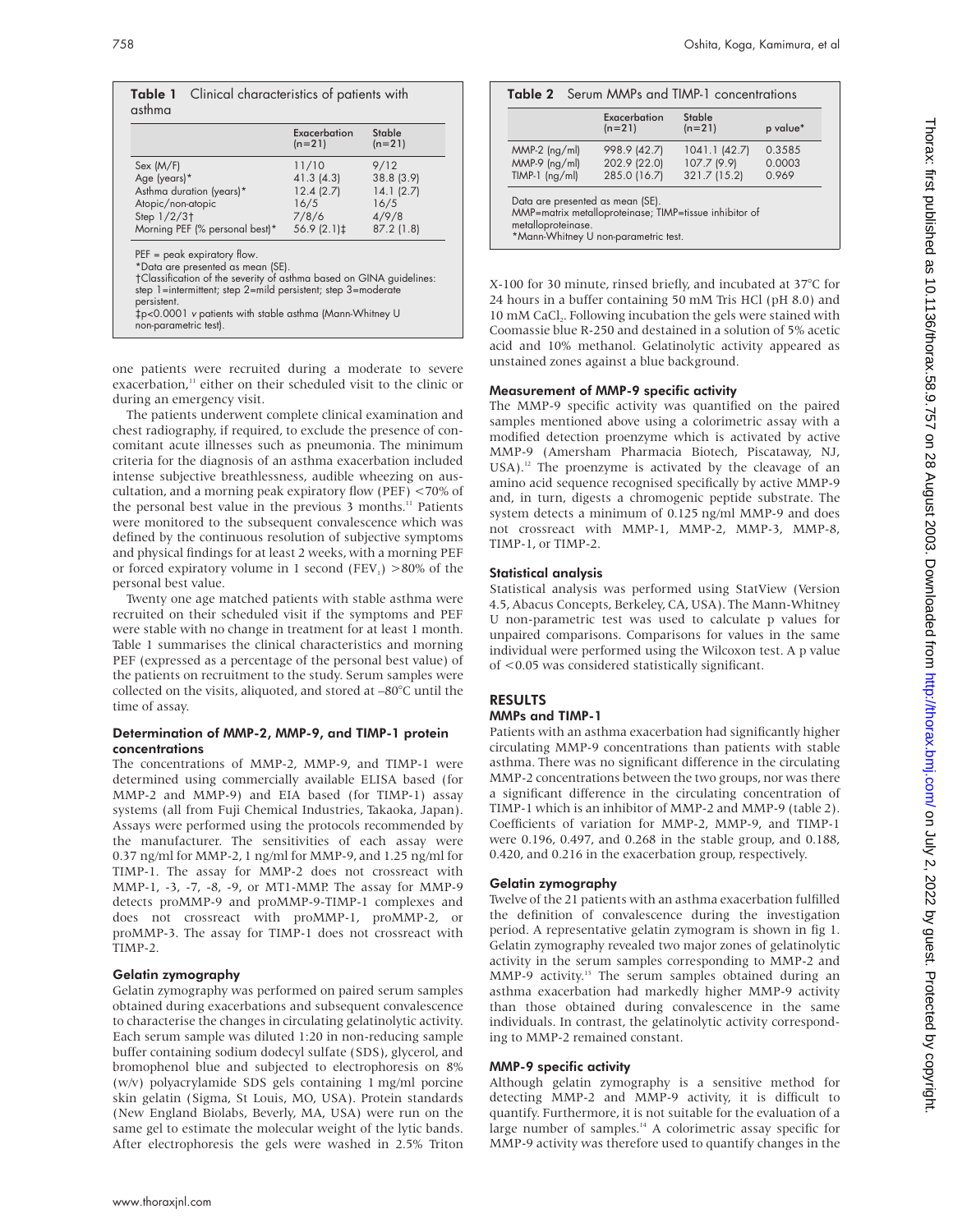

**Figure 1** Representative gelatin zymogram showing circulating gelatinolytic activities and their changes during an asthma exacerbation and subsequent convalescence in four patients. Two major activities are visible, corresponding to MMP-9 and MMP-2. MMP-9 activity is higher during asthma exacerbations than during convalescence, whereas MMP-2 activity remains constant.



Figure 2 Circulating MMP-9 activity during asthma exacerbations and subsequent convalescence. Specific MMP-9 activity was measured using a colorimetric assay system.

circulating activity of the enzyme. Based on this assay, circulating MMP-9 levels during exacerbations were significantly higher than during the subsequent convalescence (269.6 (31.7) *v* 170.4 (12.6) ng/ml, p=0.0099; fig 2) in the same individuals.

#### **DISCUSSION**

In this study we have measured changes in the expression and activity of the circulating metalloproteinases MMP-2 and MMP-9 and their inhibitor TIMP-1 during asthma exacerbations. The results showed that the circulating MMP-9 concentration is increased in patients with asthma exacerbations compared with patients with stable asthma. In contrast, there were no significant differences in the MMP-2 and TIMP-1 concentrations, suggesting that MMP-9 plays a role in the pathophysiology of asthma exacerbations. The coefficient of variation for MMP-9 was relatively high compared with those for MMP-2 and TIMP-1. This may represent a wide variability in serum MMP-9 levels in nature, at least in patients with asthma.<sup>15</sup> We further characterised the changes in circulating

MMP-9 activity in the same individuals using gelatin zymography and a specific colorimetric activity assay and confirmed increased MMP-9 activity during exacerbations compared with subsequent convalescence. These biochemical changes may have significant implications in the pathophysiology of asthma exacerbations.

Current evidence suggests that MMP-9 mediates several important pathways responsible for asthma exacerbations including airflow obstruction,<sup>16</sup> increased vascular permeability,<sup>16</sup> and exaggerated airway hyperresponsiveness.<sup>17</sup> MMP-9 has also been implicated in the development of tissue fibrosis.<sup>18</sup> In a study conducted by Hoshino *et al*<sup>19</sup> inhaled corticosteroids reduced the amount of reticular basement membrane in association with decreased MMP-9 immunoreactivity in bronchial tissue, suggesting that enhanced MMP-9 activity promotes subepithelial fibrosis in asthmatic individuals. It is therefore likely that asthma exacerbations promote airway remodelling by altering MMP-9 mediated ECM homeostasis. Although many cell types can generate MMP-9, neutrophils are considered to be the major source of MMP-9 in the lower airways in status asthmaticus<sup>20</sup> and in asthmatic individuals challenged with allergens.<sup>21</sup> Circulating MMP-9 levels may therefore reflect a "spill over" of MMP-9 produced in the airways. As MMP-9 is a mediator of inflammation<sup>10 22</sup> and tissue remodelling,<sup>18</sup> an increase in its activity is likely to play a significant role in the pathophysiology of asthma exacerbations.

Inhaled or systemic corticosteroids are the mainstay of the current treatment for asthma, but they are not always effective in the treatment of asthma exacerbations.<sup>23</sup> The most common trigger for an asthma exacerbation is known to be a respiratory tract infection, $24$  and the lower airway inflammation induced by experimental rhinovirus infection in asthmatic patients is not ameliorated by inhaled corticosteroids.<sup>25</sup> Recent investigations have shown that MMP-9 activity in the lower airways is enhanced by allergen challenge,<sup>21 26</sup> and that inhaled corticosteroids have no effect on this enhancement.<sup>26</sup> Better treatments for asthma exacerbations need to be established for the optimal management of the disease. In this context, MMP-9 may be a potential target for the management of exacerbations of asthma.

#### ACKNOWLEDGEMENT

This work is partially supported by a grant (to Dr Koga) from Clinical Research Foundation.

#### .....................

Authors' affiliations

Y Oshita, T Koga, T Kamimura, K Matsuo, T Rikimaru, H Aizawa, First Department of Internal Medicine, Kurume University School of Medicine, Kurume, 830-0011 Japan

#### REFERENCES

- 1 Bousquet J, Jeffery PK, Busse WW, et al. Asthma. From bronchoconstriction to airways inflammation and remodeling. Am J Respir Crit Care Med 2000;161:1720-45.
- 2 Chetta A, Foresi A, Del Donno M, et al. Airways remodeling is a distinctive feature of asthma and is related to severity of disease. Chest 1997;111:852–7.
- 3 Louis R, Lau LC, Bron AO, et al. The relationship between airways inflammation and asthma severity. Am J Respir Crit Care Med 2000;161:9–16.
- 4 Dunnill MS, Massarella GR, Anderson JA. A comparison of the quantitative anatomy of the bronchi in normal subjects, in status asthmaticus, in chronic bronchitis, and in emphysema. Thorax 1969;24:176–9.
- 5 Roche WR, Beasley R, Williams JH, et al. Subepithelial fibrosis in the bronchi of asthmatics. Lancet 1989;1:520–4.
- 6 Jeffery PK. Remodeling in asthma and chronic obstructive lung disease. Am J Respir Crit Care Med 2001;164:S28–38.
- 7 Busse W, Elias J, Sheppard D, et al. Airway remodeling and repair. Am J Respir Crit Care Med 1999;160:1035–42.
- 8 Tanaka H, Masuda T, Tokuoka S, et al. The effect of allergen-induced airway inflammation on airway remodeling in a murine model of allergic asthma. Inflamm Res 2001;50:616–24.